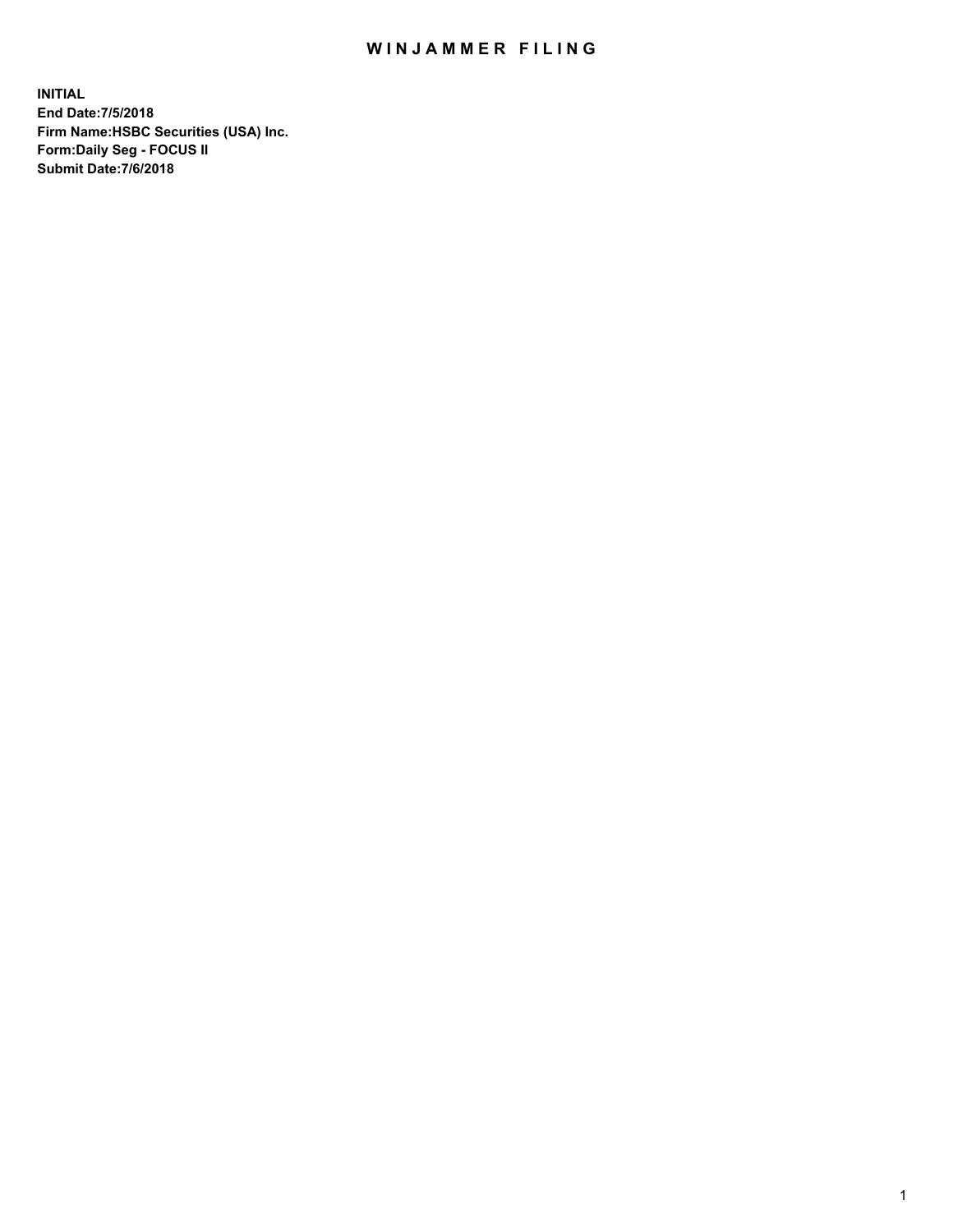**INITIAL End Date:7/5/2018 Firm Name:HSBC Securities (USA) Inc. Form:Daily Seg - FOCUS II Submit Date:7/6/2018 Daily Segregation - Cover Page**

| Name of Company                                                                                                                                                                                                                                                                                                                | <b>HSBC Securities (USA) Inc.</b>                                          |
|--------------------------------------------------------------------------------------------------------------------------------------------------------------------------------------------------------------------------------------------------------------------------------------------------------------------------------|----------------------------------------------------------------------------|
| <b>Contact Name</b>                                                                                                                                                                                                                                                                                                            | <b>Michael Vacca</b>                                                       |
| <b>Contact Phone Number</b>                                                                                                                                                                                                                                                                                                    | 212-525-7951                                                               |
| <b>Contact Email Address</b>                                                                                                                                                                                                                                                                                                   | michael.vacca@us.hsbc.com                                                  |
| FCM's Customer Segregated Funds Residual Interest Target (choose one):<br>a. Minimum dollar amount: ; or<br>b. Minimum percentage of customer segregated funds required:% ; or<br>c. Dollar amount range between: and; or<br>d. Percentage range of customer segregated funds required between:% and%.                         | 147,000,000<br>$\overline{\mathbf{0}}$<br>0 <sub>0</sub><br>0 <sub>0</sub> |
| FCM's Customer Secured Amount Funds Residual Interest Target (choose one):<br>a. Minimum dollar amount: ; or<br>b. Minimum percentage of customer secured funds required:%; or<br>c. Dollar amount range between: and; or<br>d. Percentage range of customer secured funds required between:% and%.                            | 25,000,000<br><u>0</u><br>0 <sub>0</sub><br>0 <sub>0</sub>                 |
| FCM's Cleared Swaps Customer Collateral Residual Interest Target (choose one):<br>a. Minimum dollar amount: ; or<br>b. Minimum percentage of cleared swaps customer collateral required:% ; or<br>c. Dollar amount range between: and; or<br>d. Percentage range of cleared swaps customer collateral required between:% and%. | 95,000,000<br><u>0</u><br><u>00</u><br>00                                  |

Attach supporting documents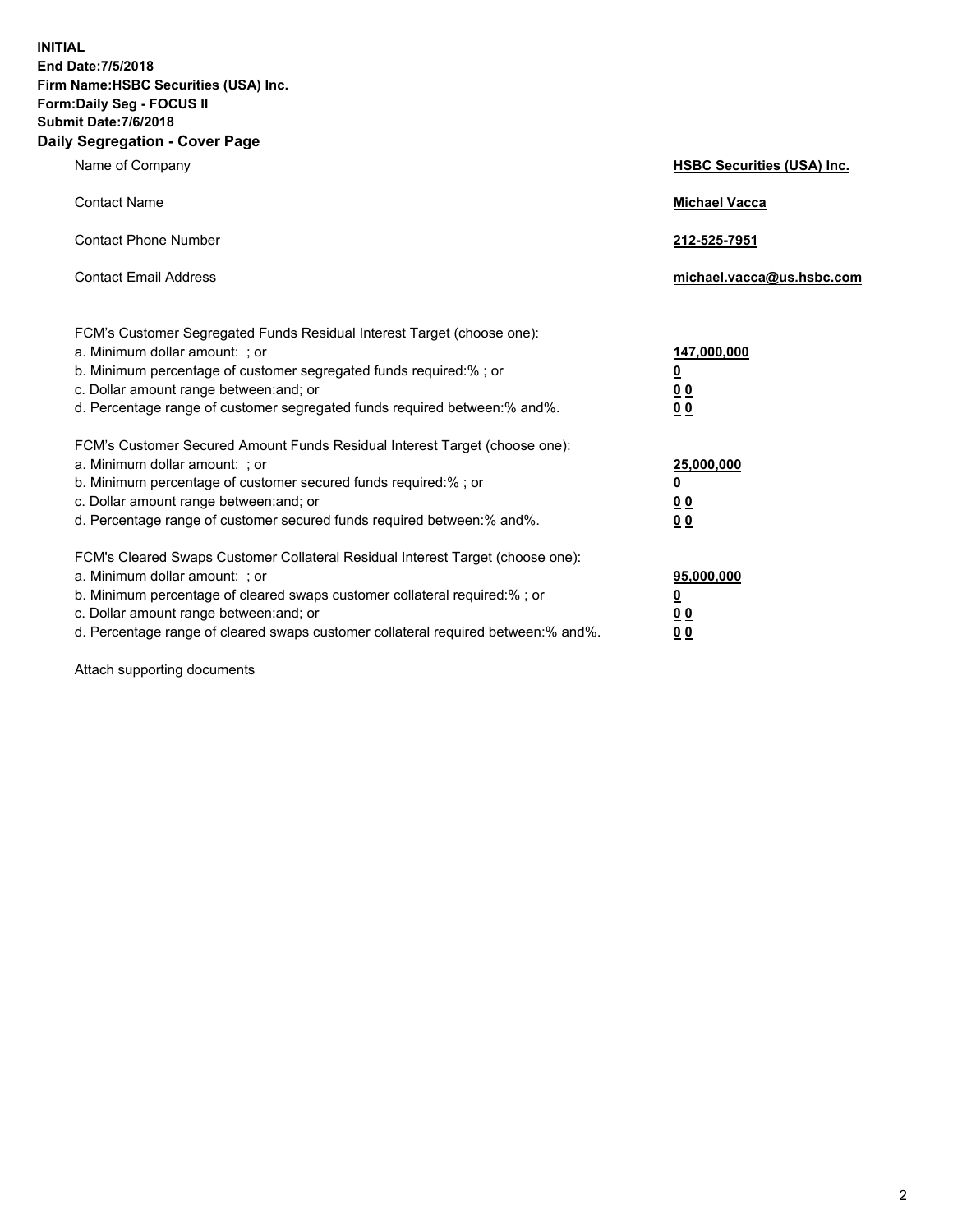**INITIAL End Date:7/5/2018 Firm Name:HSBC Securities (USA) Inc. Form:Daily Seg - FOCUS II Submit Date:7/6/2018 Daily Segregation - Secured Amounts** Foreign Futures and Foreign Options Secured Amounts Amount required to be set aside pursuant to law, rule or regulation of a foreign government or a rule of a self-regulatory organization authorized thereunder **0** [7305] 1. Net ledger balance - Foreign Futures and Foreign Option Trading - All Customers A. Cash **105,315,749** [7315] B. Securities (at market) **79,711,663** [7317] 2. Net unrealized profit (loss) in open futures contracts traded on a foreign board of trade **-3,835,159** [7325] 3. Exchange traded options a. Market value of open option contracts purchased on a foreign board of trade **0** [7335] b. Market value of open contracts granted (sold) on a foreign board of trade **0** [7337] 4. Net equity (deficit) (add lines 1. 2. and 3.) **181,192,253** [7345] 5. Account liquidating to a deficit and account with a debit balances - gross amount **5,329** [7351] Less: amount offset by customer owned securities **-4,328** [7352] **1,001** [7354] 6. Amount required to be set aside as the secured amount - Net Liquidating Equity Method (add lines 4 and 5) **181,193,254** [7355] 7. Greater of amount required to be set aside pursuant to foreign jurisdiction (above) or line 6. **181,193,254** [7360] FUNDS DEPOSITED IN SEPARATE REGULATION 30.7 ACCOUNTS 1. Cash in banks A. Banks located in the United States **108,553,096** [7500] B. Other banks qualified under Regulation 30.7 **0** [7520] **108,553,096** [7530] 2. Securities A. In safekeeping with banks located in the United States **26,328,177** [7540] B. In safekeeping with other banks qualified under Regulation 30.7 **0** [7560] **26,328,177** [7570] 3. Equities with registered futures commission merchants A. Cash **0** [7580] B. Securities **0** [7590] C. Unrealized gain (loss) on open futures contracts **0** [7600] D. Value of long option contracts **0** [7610] E. Value of short option contracts **0** [7615] **0** [7620] 4. Amounts held by clearing organizations of foreign boards of trade A. Cash **0** [7640] B. Securities **0** [7650] C. Amount due to (from) clearing organization - daily variation **0** [7660] D. Value of long option contracts **0** [7670] E. Value of short option contracts **0** [7675] **0** [7680] 5. Amounts held by members of foreign boards of trade A. Cash **41,852,734** [7700] B. Securities **53,383,486** [7710] C. Unrealized gain (loss) on open futures contracts **-3,835,159** [7720] D. Value of long option contracts **0** [7730] E. Value of short option contracts **0** [7735] **91,401,061** [7740] 6. Amounts with other depositories designated by a foreign board of trade **0** [7760] 7. Segregated funds on hand **0** [7765] 8. Total funds in separate section 30.7 accounts **226,282,334** [7770] 9. Excess (deficiency) Set Aside for Secured Amount (subtract line 7 Secured Statement Page 1 from Line 8) **45,089,080** [7380] 10. Management Target Amount for Excess funds in separate section 30.7 accounts **25,000,000** [7780] 11. Excess (deficiency) funds in separate 30.7 accounts over (under) Management Target **20,089,080** [7785]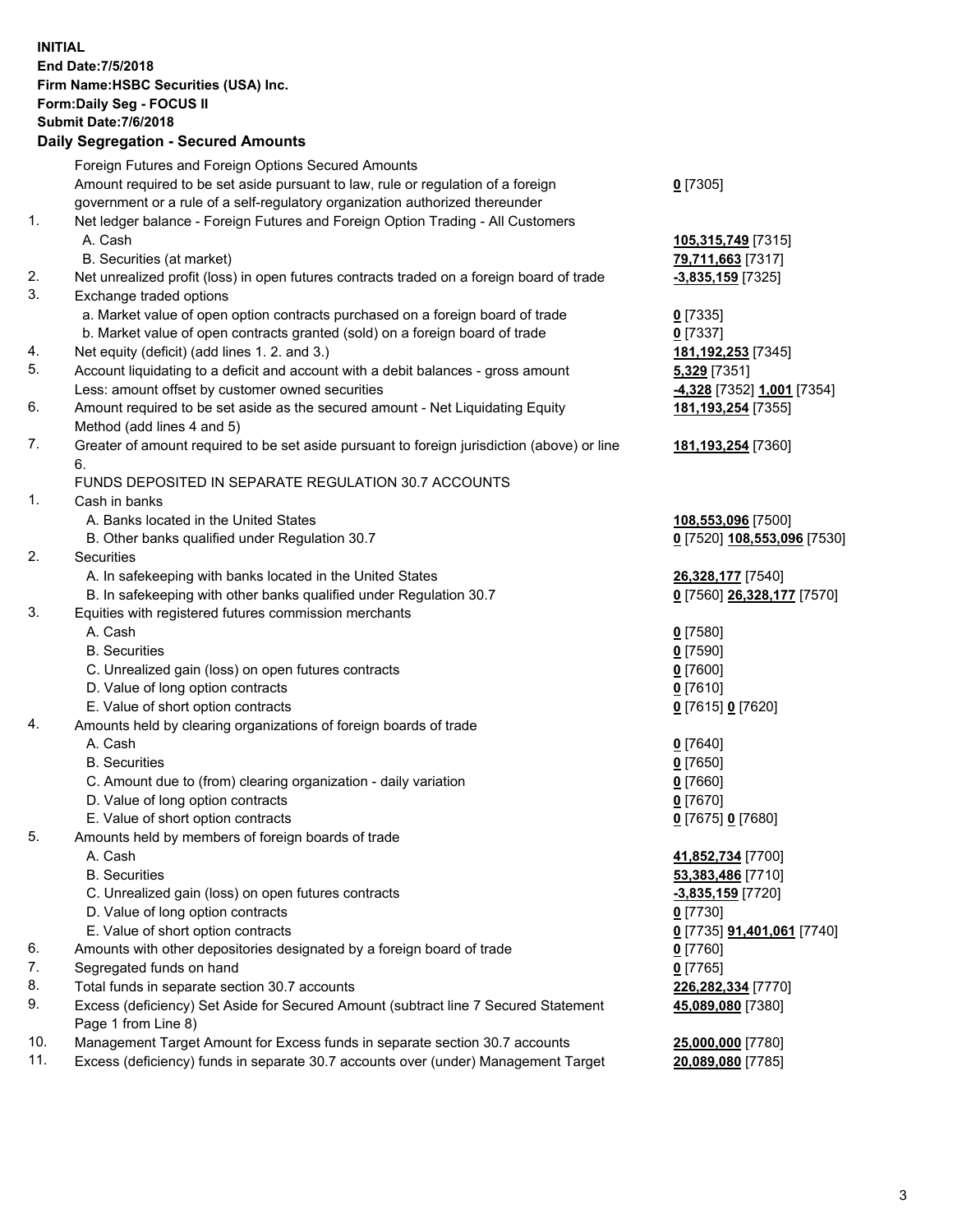|     | <b>INITIAL</b><br>End Date: 7/5/2018<br>Firm Name: HSBC Securities (USA) Inc.<br>Form: Daily Seg - FOCUS II<br><b>Submit Date: 7/6/2018</b><br>Daily Segregation - Segregation Statement |                                   |
|-----|------------------------------------------------------------------------------------------------------------------------------------------------------------------------------------------|-----------------------------------|
|     | SEGREGATION REQUIREMENTS(Section 4d(2) of the CEAct)                                                                                                                                     |                                   |
| 1.  | Net ledger balance                                                                                                                                                                       |                                   |
|     | A. Cash                                                                                                                                                                                  | 378,410,604 [7010]                |
|     | B. Securities (at market)                                                                                                                                                                | 1,563,331,077 [7020]              |
| 2.  | Net unrealized profit (loss) in open futures contracts traded on a contract market                                                                                                       | 41,112,100 [7030]                 |
| 3.  | Exchange traded options                                                                                                                                                                  |                                   |
|     | A. Add market value of open option contracts purchased on a contract market                                                                                                              | 266,695,101 [7032]                |
|     | B. Deduct market value of open option contracts granted (sold) on a contract market                                                                                                      | -91,653,431 [7033]                |
| 4.  | Net equity (deficit) (add lines 1, 2 and 3)                                                                                                                                              | 2,157,895,451 [7040]              |
| 5.  | Accounts liquidating to a deficit and accounts with                                                                                                                                      |                                   |
|     | debit balances - gross amount                                                                                                                                                            | 38,560,211 [7045]                 |
|     | Less: amount offset by customer securities                                                                                                                                               | -38,410,017 [7047] 150,194 [7050] |
| 6.  | Amount required to be segregated (add lines 4 and 5)                                                                                                                                     | 2,158,045,645 [7060]              |
|     | FUNDS IN SEGREGATED ACCOUNTS                                                                                                                                                             |                                   |
| 7.  | Deposited in segregated funds bank accounts                                                                                                                                              |                                   |
|     | A. Cash                                                                                                                                                                                  | 27,735,178 [7070]                 |
|     | B. Securities representing investments of customers' funds (at market)                                                                                                                   | $0$ [7080]                        |
|     | C. Securities held for particular customers or option customers in lieu of cash (at                                                                                                      | 360,804,284 [7090]                |
|     | market)                                                                                                                                                                                  |                                   |
| 8.  | Margins on deposit with derivatives clearing organizations of contract markets                                                                                                           |                                   |
|     | A. Cash                                                                                                                                                                                  | 516,831,678 [7100]                |
|     | B. Securities representing investments of customers' funds (at market)                                                                                                                   | $0$ [7110]                        |
|     | C. Securities held for particular customers or option customers in lieu of cash (at<br>market)                                                                                           | 1,164,427,753 [7120]              |
| 9.  | Net settlement from (to) derivatives clearing organizations of contract markets                                                                                                          | 25,512,358 [7130]                 |
| 10. | Exchange traded options                                                                                                                                                                  |                                   |
|     | A. Value of open long option contracts                                                                                                                                                   | 266,695,101 [7132]                |
|     | B. Value of open short option contracts                                                                                                                                                  | -91,653,431 [7133]                |
| 11. | Net equities with other FCMs                                                                                                                                                             |                                   |
|     | A. Net liquidating equity                                                                                                                                                                | 8,531,134 [7140]                  |
|     | B. Securities representing investments of customers' funds (at market)                                                                                                                   | 0 [7160]                          |
|     | C. Securities held for particular customers or option customers in lieu of cash (at                                                                                                      | $0$ [7170]                        |
| 12. | market)<br>Segregated funds on hand                                                                                                                                                      | 38,099,040 [7150]                 |
| 13. | Total amount in segregation (add lines 7 through 12)                                                                                                                                     | 2,316,983,095 [7180]              |
| 14. | Excess (deficiency) funds in segregation (subtract line 6 from line 13)                                                                                                                  | 158,937,450 [7190]                |
| 15. | Management Target Amount for Excess funds in segregation                                                                                                                                 | 147,000,000 [7194]                |
| 16. | Excess (deficiency) funds in segregation over (under) Management Target Amount                                                                                                           | 11,937,450 [7198]                 |
|     |                                                                                                                                                                                          |                                   |

16. Excess (deficiency) funds in segregation over (under) Management Target Amount Excess